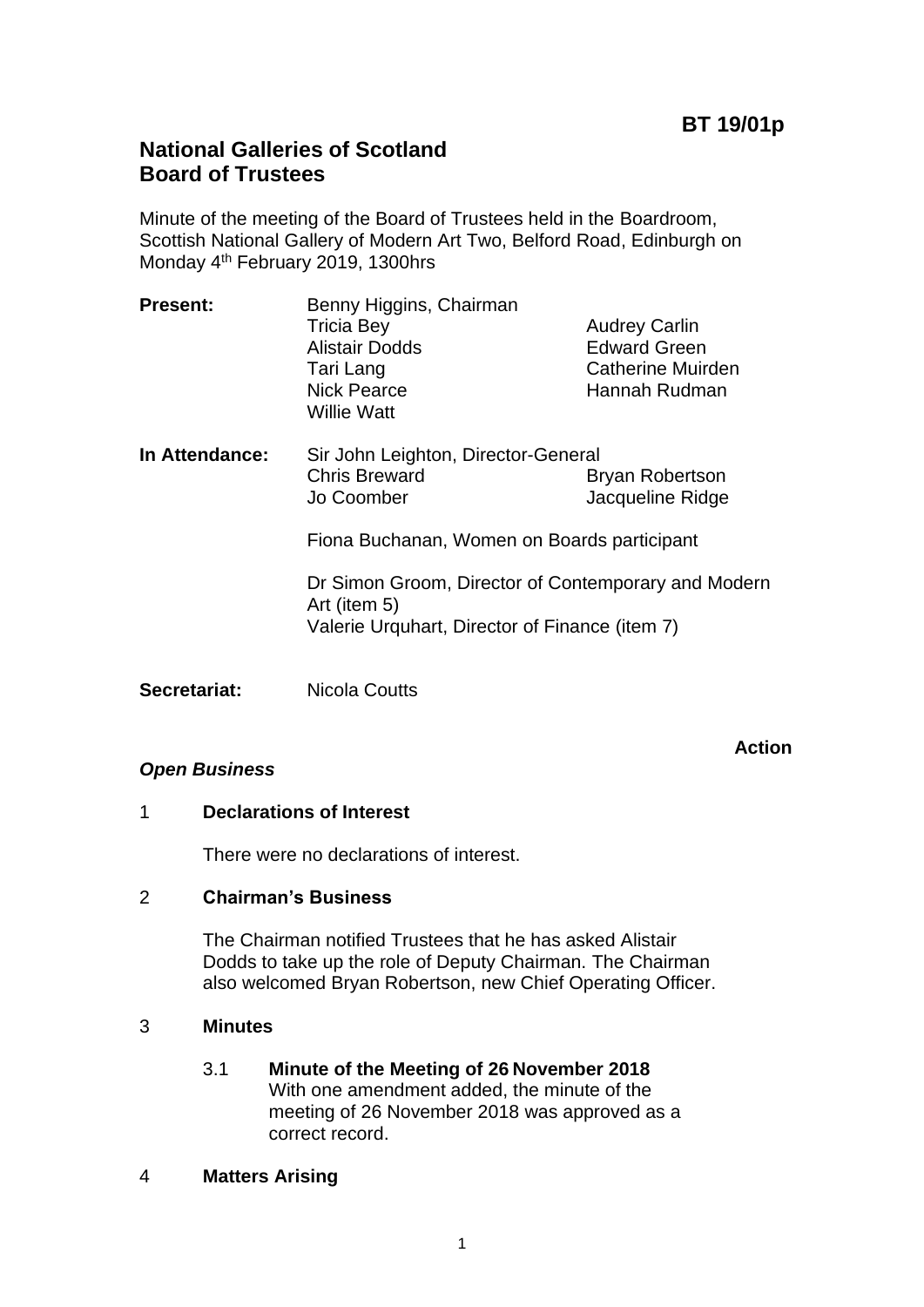There were no matters arising.

#### 5 **Contemporary Art**

# *Dr Simon Groom in attendance*

Dr Groom set out the vision, ambition and key questions regarding contemporary art at the National Galleries of Scotland.

Dr Groom explained that contemporary art is art that is made now – it pushes the boundaries, it's cutting edge. Examples of work by David Shrigley, Martin Creed, Olafur Eliasson and Roman Ondák were shown. Each very different works but all regarded as contemporary art.

Scotland is increasingly recognised internationally for the strength of its contemporary art, and for the opportunities it offers. It also has a number of contemporary Turner Prize Winners and nominees including Douglas Gordon, Richard Wright, Martin Boyce, Simon Starling, Susan Philipsz and Duncan Campbell. The 2018 winner, Charlotte Prodger, was born in Aberdeen and NGS is working with her on the Scottish contribution to the Venice Biennale 2019. Artists like Karla Black, Martin Boyce, Alison Watt, Jim Lambie are all based in Scotland and are keen for someone to promote and collect their work. NGS needs to look for a way to nuture this and support the sector.

Dr Groom discussed the success of GENERATION which was inspired by artists who lived and worked in Scotland over the last 25 years. They have contributed to Scotland's international reputation as a distinguished centre for contemporary art. Over 100 artists took part in GENERATION exhibitions in 2014, across 61 venues throughout Scotland, with 1.3 million visitors.

The current expression of Contemporary Art is through NOW (a series of six, free contemporary art exhibitions staged over 3 years with the last one in May 2020). All the NOW displays have been well presented and successful. Making use of the last 2 episodes of NOW to help fundraise for future exhibitions is a potential opportunity.

Dr Groom went on to talk about Partnerships, including ARTIST ROOMS and how this has reached over 50 million people. Closer to home there is potential for NGS to be involved in Kelvin Hall in Glasgow.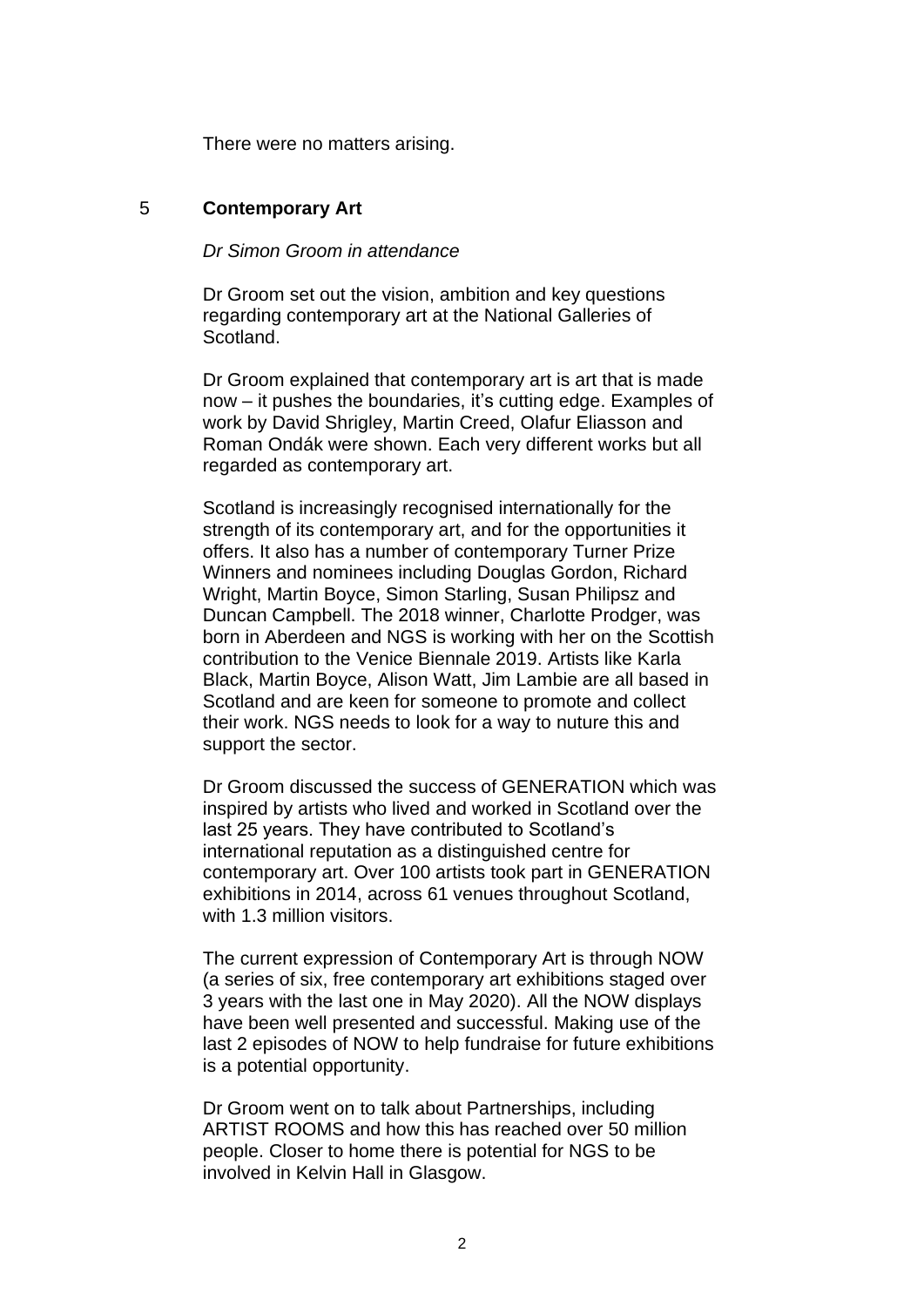Discussions were opened up to Trustees.

Discussion redacted.

Trustees thanked Dr Groom for his presentation.

### 6 **Director-General's Report**

The report was noted. The Director-General provided an update on ARTIST ROOMS. A new business plan is being developed in consultation with the Artist Rooms Foundation. .

### **Reserved Business**

# 7 **Financial and Staffing Matters**

Discussion redacted.

# 8 8.1 **Major Projects Progress Reports**

Discussion redacted.

### 9 **Reports**

# 9.1 **Collection Quarterly Report including acquisitions**

The report provided a selection of recent acquisitions and a list of agreed loans.

Discussion redacted.

# **Open Business**

# 9.2 **Public Engagement Quarterly Report**

Ms Coomber presented highlights from the quarterly report.

The Trading Company have gone into profit for the year to date. The BEINGS exhibition (latest project by the Outreach team) is providing disadvantaged young people across Scotland the chance to use the NGS collection to express their own emotions and ideas. Young Scot launched their report into their National Youth Arts Advisory Group (NYAAG) at the Portrait Gallery on 4<sup>th</sup> February with Fiona Hyslop attending. She also visited the BEINGS exhibition while at the event.